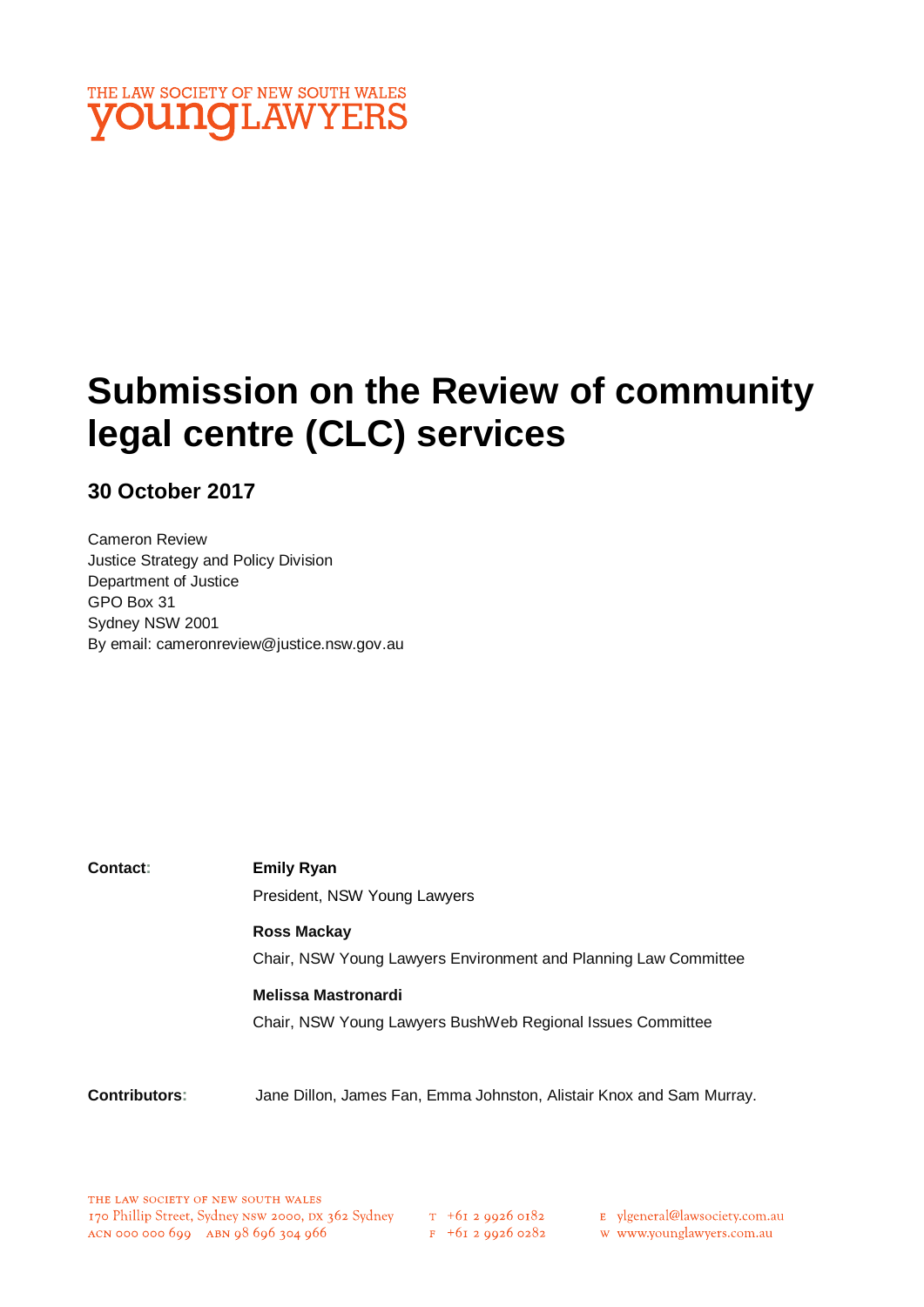#### THE LAW SOCIETY OF NEW SOUTH WALES **VOUNCLAWYERS**

# NSW Young Lawyers makes the following submission in response to the Review of community legal centre (CLC) services.

# **NSW Young Lawyers**

NSW Young Lawyers is a division of the Law Society of New South Wales. NSW Young Lawyers supports practitioners in their professional and career development in numerous ways, including by encouraging active participation in its 15 separate committees, each dedicated to particular areas of practice. Membership is automatic for all NSW lawyers (solicitors and barristers) under 36 years and/or in their first five years of practice, as well as law students. NSW Young Lawyers currently has over 15,000 members.

# **The Committees**

The NSW Young Lawyers Bushweb Regional Issues Committee is made up of NSW Young Lawyers Representatives appointed or elected by the 29 Regional Law Societies throughout NSW. It is responsible for providing and facilitating peer support for NSW Young Lawyers Members throughout NSW, particularly those in regional and rural areas.

The NSW Young Lawyers Environment and Planning Law Committee delves into all aspects of environment and planning law, raising awareness across the legal profession and the wider community about new and upcoming changes to both NSW and national legislation, as well developments in case law and policy.

## **Introduction**

The Committees recommend increased funding for community legal centres (**CLCs**) to ensure greater access to justice for all people in NSW. While CLCs play a vital role in ensuring access to justice, including for the most disadvantaged people in our community, they also play a vital role in serving the public interest. In addition to this, CLCs provide a training ground for law students and young lawyers, offering opportunities for employment and volunteering. CLCs help law students and young lawyers develop practical legal skills while instilling a sense of social justice in those entering the legal profession.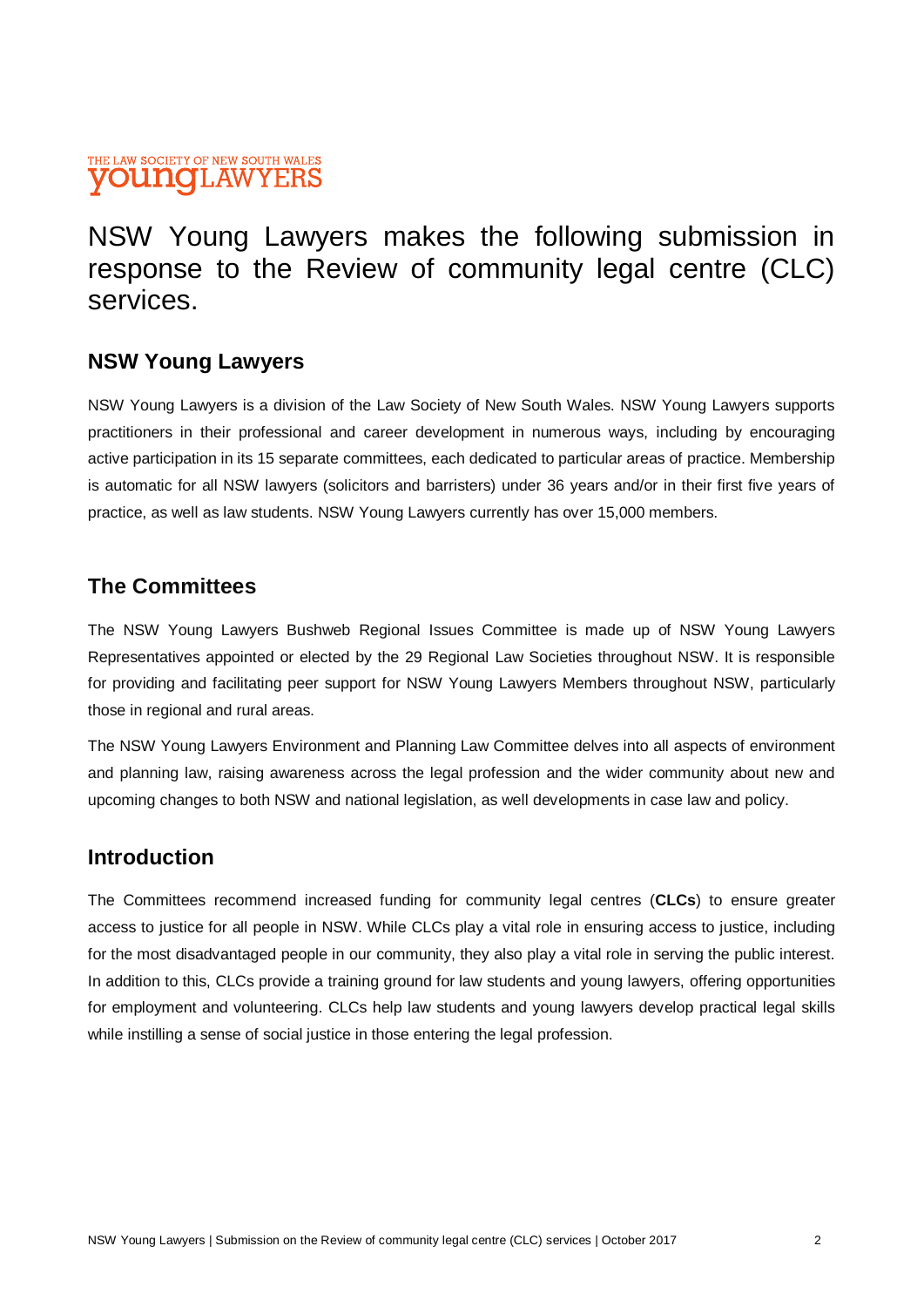#### THE LAW SOCIETY OF NEW SOUTH WALES mate **I.AW**

#### **Ensuring access to justice**

CLCs play a vital role in ensuring access to justice for the people of NSW. CLCs, whether generalist or specialist, regional or metropolitan, play a diverse role in the justice sector, helping clients with advice and community education, using their expertise to assist governments with law reform, and maintaining strong connections across their communities. Funding for CLCs is vital to ensuring the people of NSW are able to access the justice system.

While there may be some duplication in the work undertaken by CLCs and Legal Aid NSW, the services offered are different. Many of the clients using CLCs are not entitled to Legal Aid and cannot afford private solicitors. In addition to this, Legal Aid is not available for public interest matters.

#### **Assisting potential self-represented litigants and lessening the burden on the Courts**

There is a solid practical rationale for increased subsidised or free access to competent legal services through the proper funding of CLCs, and that is to reduce the administrative economic costs imposed on the court system by self-represented litigants.

The unfortunate reality is that self-represented litigants add significant financial and time costs to an already overburdened court system with limited resources. These costs accumulate in several ways:

- 1. Unmeritorious Claims
- 2. Unmeritorious Motions

 $\overline{a}$ 

- 3. Unmeritorious Submissions
- 4. Poor Conduct of Proceedings<sup>1</sup>

The Committees are of the view that these issues all impose significant costs not only on other parties in proceedings but also on the court's resources.

Everything that occurs in such proceedings, from directions hearings, to interlocutory hearings, to any ultimate hearing, to any appeal, and their attendant costs, is potentially a preventable cost.<sup>2</sup> Unmeritorious

<sup>&</sup>lt;sup>1</sup> These problems can of course stack and reinforce each other, in that a self-represented litigant can seek to make Unmeritorious Motions in Unmeritorious Claims, further driving up court costs.

<sup>2</sup> See for example, the advice provided by McCallum J to a self-represented litigant in *Application of Adrian Ashley of the House of Cooper* [2017] NSWSC 533 at [27]:

*I wish to record that, during the hearing, I informed the petitioner on a number of occasions that it remains open to the applicant to make a release application under the* Bail Act 2013 *(NSW). The petitioner appeared to reject that proposition, evidently taking the view that a release application is only appropriate in circumstances of lawful detention, whereas he contends the applicant's detention is unlawful. The petitioner's view is misconceived in that respect and he potentially does the applicant a disservice in adhering to it. It is to be hoped that the applicant is aware of his entitlement (notwithstanding his stated position of eschewing the benefits and*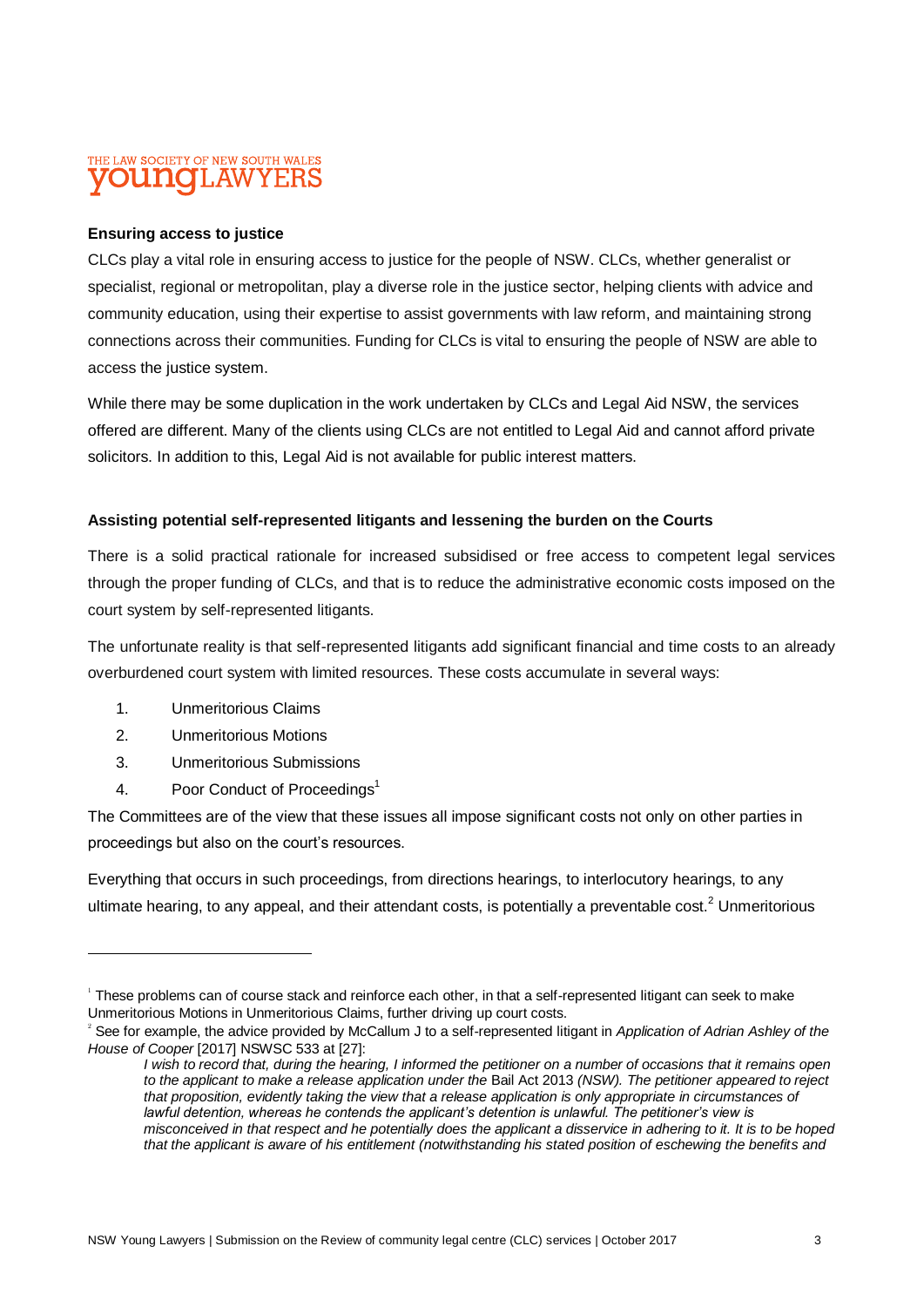## THE LAW SOCIETY OF NEW SOUTH WALES **DUINOH.AW**

 $\overline{a}$ 

Motions can burden the entirety of the court's time with specific kinds of motions. For instance, apprehension of bias claims and other motions that do not otherwise end the proceedings.<sup>3</sup> Unmeritorious Submissions can burden the court's time in the airing of them and the subsequent time of the judge in writing judgments about them.<sup>4</sup> Finally, Poor Conduct of Proceedings, from everything including failure to prepare the right court books, adduce the right kinds of evidence, or inability to clearly articulate submissions, can add delays and costs of otherwise meritorious proceedings.<sup>5</sup> The importance of avoiding costs and delays in court proceedings should not be dismissed as being of minimal importance: arguably, the most important section of the *Civil Procedure Act 2005* (NSW) is section 56:

"*[t]he overriding purpose of this Act and of rules of court, in their application to civil proceedings, is to facilitate the just, quick and cheap resolution of the real issues in the proceedings*." (Emphasis added).

The management of litigation is complex and confusing to those without legal training or an understanding of legal jargon. The above analysis merely recognises the difficulty in navigating those complex systems without legal assistance, and the regrettable reality that such difficulty affects the broader administration of justice in the State.

While there will always be litigants who seek to represent themselves after refusing competent legal advice that provides inconvenient answers,  $^6$  it is clear that many self-represented litigants, if provided with even a

*privileges conferred upon him by the State) to bring a release application under the Bail Act. Any such*  application is likely to be better received without the embellishment of insistence upon medieval modes of *address or ill-informed incantation of God's law and Magna Carta.*

3 See for example, the criticism by Sackville AJA of the conduct of the Bobolas Litigation at [257] of *Bobolas v Waverley Council* [2016] NSWCA 139:

*"Each cycle had been characterised by multiple court proceedings and disputes over issues such as the form of orders and whether documents have been properly served, rather than whether the accumulated rubbish presents a danger to health."*

4 See *Maksacheff v Commonwealth Bank of Australia* [2017] NSWCA 126 at [97].

<sup>5</sup> See for example the account given in *Palermo Seafoods Pty Ltd v Lunapas Pty Ltd* [2016] NSWCA 82 by Simpson JA and Sackville AJA at [22]:

*"The appellant, as indicated above, was not legally represented on the appeal (although, in various interlocutory proceedings, it had had legal representation). The preparation of the appeal books was wholly deficient. No "Black Book" containing the transcript of the oral evidence was filed in accordance with the* Uniform Civil Procedure Rules 2005 *(NSW) ("UCPR") r 51.28. None of the affidavits was provided. Folders of material were provided, but it was impossible to discern any pattern in their contents. The Court, accordingly, made its own inquiries, and obtained transcripts, some affidavits, and the submissions that had been made at first instance. Not all relevant documentation could be located.*

6 And similarly, there are always incompetent or unethical lawyers who encourage or actively participate in unmeritorious claims, motions and submissions. Notwithstanding that inevitability, due to the series of robust regulatory and selfregulatory mechanisms available to discipline such lawyers, those costs can be managed better than the costs inherent with self-represented litigants.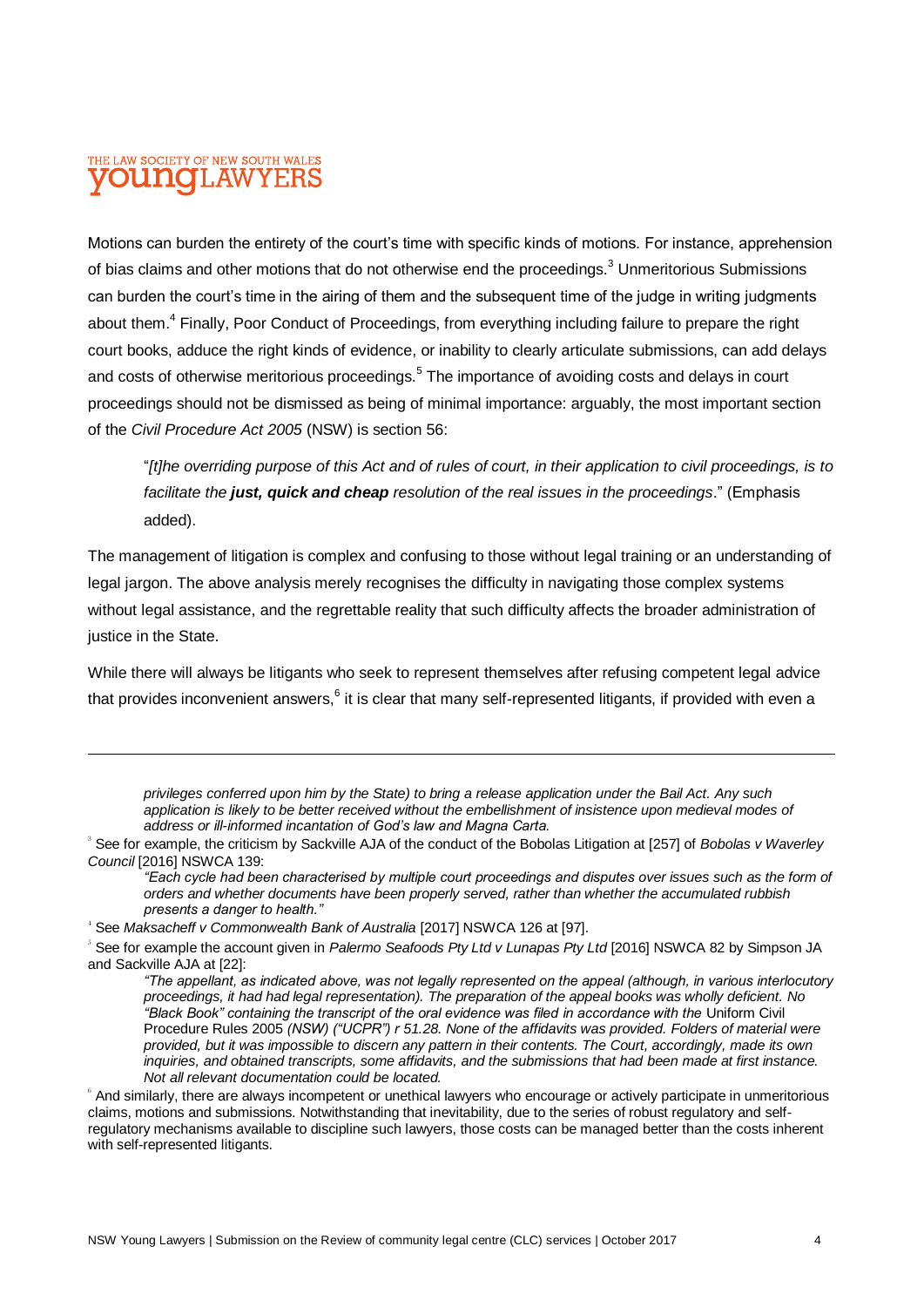# THE LAW SOCIETY OF NEW SOUTH WALES **OUNCLAW**

modicum of competent legal advice, adjust their litigious conduct in such a way that would significantly streamline legal proceedings.

The Committees submit that the expansive provision of free and competent legal advice and representation through the proper funding of CLCs would help mitigate the adoption of self-represented litigious strategies with the attendant legal costs, and in doing so, there is a clear public benefit to the administration of justice.

#### **Servicing and protecting the public interest**

The State's two CLCs servicing and protecting the public interest, the Public Interest Advocacy Centre (**PIAC**) and the Environmental Defenders Office NSW (**EDO NSW**), advance access for justice not only for people who cannot afford specialist legal services, but also those who wish to ensure that public interest considerations are fulfilled in decision-making processes.

The public interest work of PIAC crosses many areas, including homelessness, the rights of people seeking asylum, policing and detention, discrimination, and Aboriginal justice. These public interest matters deserve the attention of a properly funded professional legal organisation to work with communities, regardless of whether those groups and individuals have the means to pay full price for legal services. Failure to adequately fund PIAC has the potential to severely curtail the protection of the public interest.

Public participation in environment and planning law is currently a statutory requirement in NSW under the *Environmental Planning and Assessment Act 1979* (**EP&A Act**). Relevantly, an object of the EP&A Act is "the provision and coordination of community services and facilities".<sup>7</sup> Section 39(4) of the *Land and Environment Court Act 1979* imposes on the court a general requirement to take into account the public interest in dealing with an objector appeal, effectively mandating a role for the public to play in environmental regulation and oversight of the principles of ecologically sustainable development (**ESD**). Having open access to legal services, not limited only to those groups with the ability to pay full cost, is critical to empowering the public to be able to fulfil this role. The role of EDO NSW in upholding the rule of law has been noted by no less an authority than the former Chief Justice of the High Court of Australia, the Hon Robert French AC.<sup>8</sup>

As the sole CLC providing this specialist legal knowledge to communities and individuals in NSW, the social and economic benefits of EDO NSW has State-wide, and often times, national significance. The long-term conservation and protection of Australia's natural assets and culture needs a professional legal organisation to work with community groups and individuals seeking to minimise the potential for long-standing harm,

 $\overline{a}$ 

<sup>7</sup> *Environmental Planning and Assessment Act 1979* (NSW), s5(v).

<sup>8</sup> French, R, 'Lawyers, Causes and Passion', [2015] (Summer) *Bar News* 44.